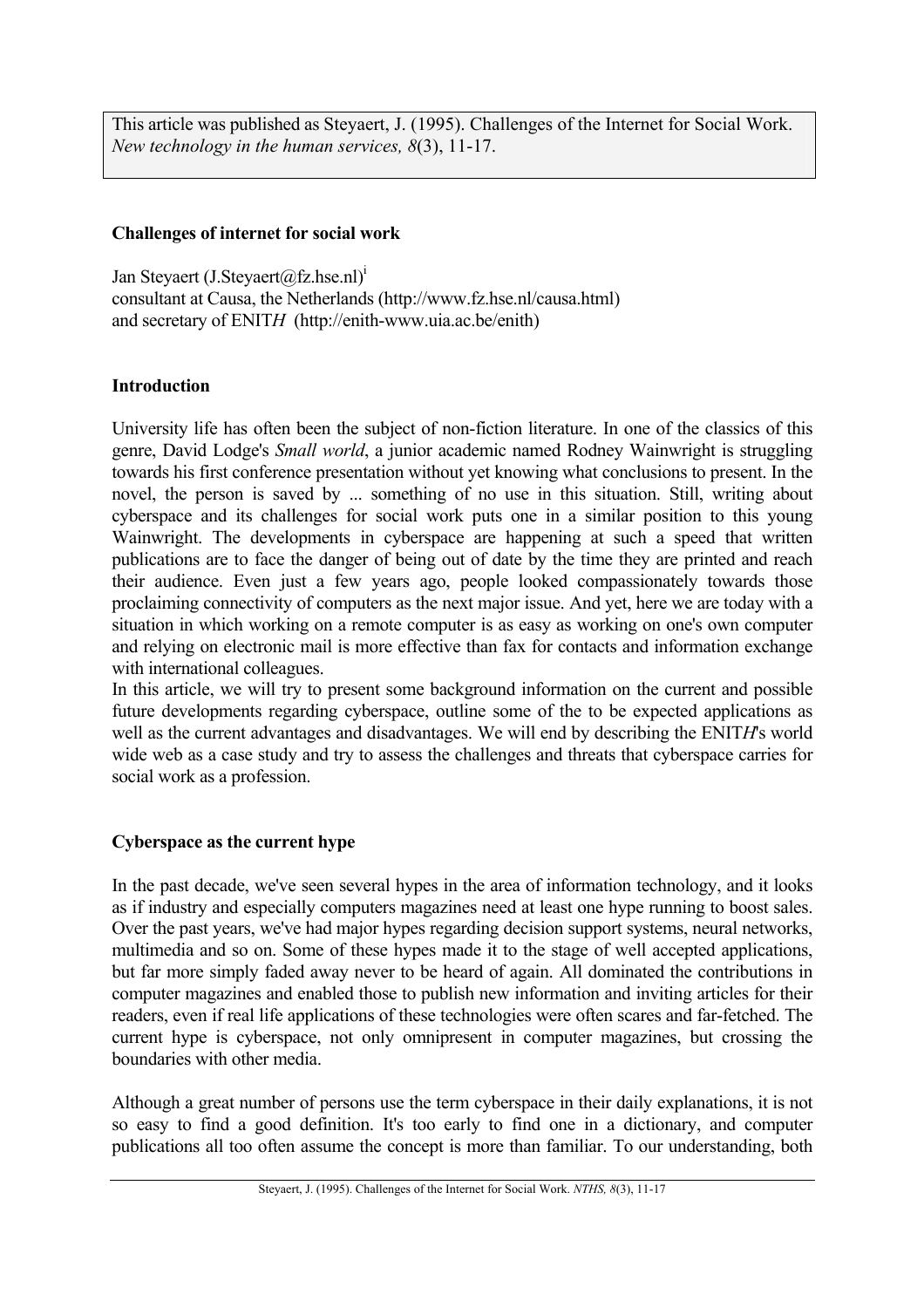cyberspace and information highway are concepts that refer to the new combination of computer technology and telecommunication, enabling new services to be marketed. The technical hardware innovations are not too astonishing. We have had computers for many years now, and the basics of telecommunications have been developed decades ago. New is the ease by which both can be combined and the speed of transmission of data. Major organisational developments have however had their impact during the last few years. One of these is the transparent linking of several computer networks into one giant network, the internet. Whilst good five years ago, one computer network found it very difficult to communicate with another computer network, today it is hardly noticeable that internet is not a single monolithic network but a whole array of bits and pieces working together. Another major development has been the introduction of electronic mail in academic world, nearly free in use for individuals. Within these settings, the advantages of the use of electronic mail for fast information exchange and editing work was rapidly recognized. Other sectors became aware of the developments and gained access. First the institutes of higher education, followed by governmental and non-profit organisations, and now commercial firms and private households. A final major development that facilitated the introduction of cyberspace is the availability of cheap and good software. A programme such as Mosaic, enabling one to travel through the world wide web, has introduced many to the ease of traveling in cyberspace.

The cyberspace hype can now be found in numerous places. It can be found in the news-media, journals and newspapers paying attention to the subject. In the UK, you cannot open Thursday's Guardian without being confronted with cyberspace. You cannot buy one single computer magazine without being overwhelmed by information about it. Moreover, the media are actually being represented in cyberspace. Nearly every European country has a selection of daily newspapers offering information and daily news through cyberspace. Journalists publish their email addresses to get into contact with sources and readers, and an increasing number of job vacancy announsements include not only phone and fax addresses, but email addresses as well.

The hype can also be found in policy. Al Gore, currently vice-president of the United States, started that a few years ago by labeling the cyberspace developments with the catchy phrase *information highway* and promoting it strongly from his position in the White House. We have the European counterpart in the form of the Bangemann report. The European Commission has strongly committed itself to establish a free market in telecommunications as soon as possible. While these are basically political developments calling for an open market, they do illustrate policy's interest in cyberspace. Several Western goverments are also using cyberspace to attempt to bridge the famous gap between citizens and politics. Britain (http://www.open.gov.uk/) and Belgium (http://www.online.be/belgium/) are just a few of the countries providing government information by using World Wide Web. Other groups are already thinking ahead, and see internet, once well estabished in every household, as a tool to replace parliamentary democracy with direct democracy.

Industry now catches up in the form of Bill Gates (MicroSoft) dreaming about his own network that reaches out into every (Western) household, to be launched jointly with Windows 95. Within most Western countries, small business companies are finding market niches and become socalled internet providers. They enable non-university based individuals to dial into the internet using their computer, a modem and a telephone connection. As competition grows among service providers and national telephone companies join in, prices drop at a considerable rate. The big break through is however not expected until 1998, when an open European telecommunication market enables cable television companies to expand their services with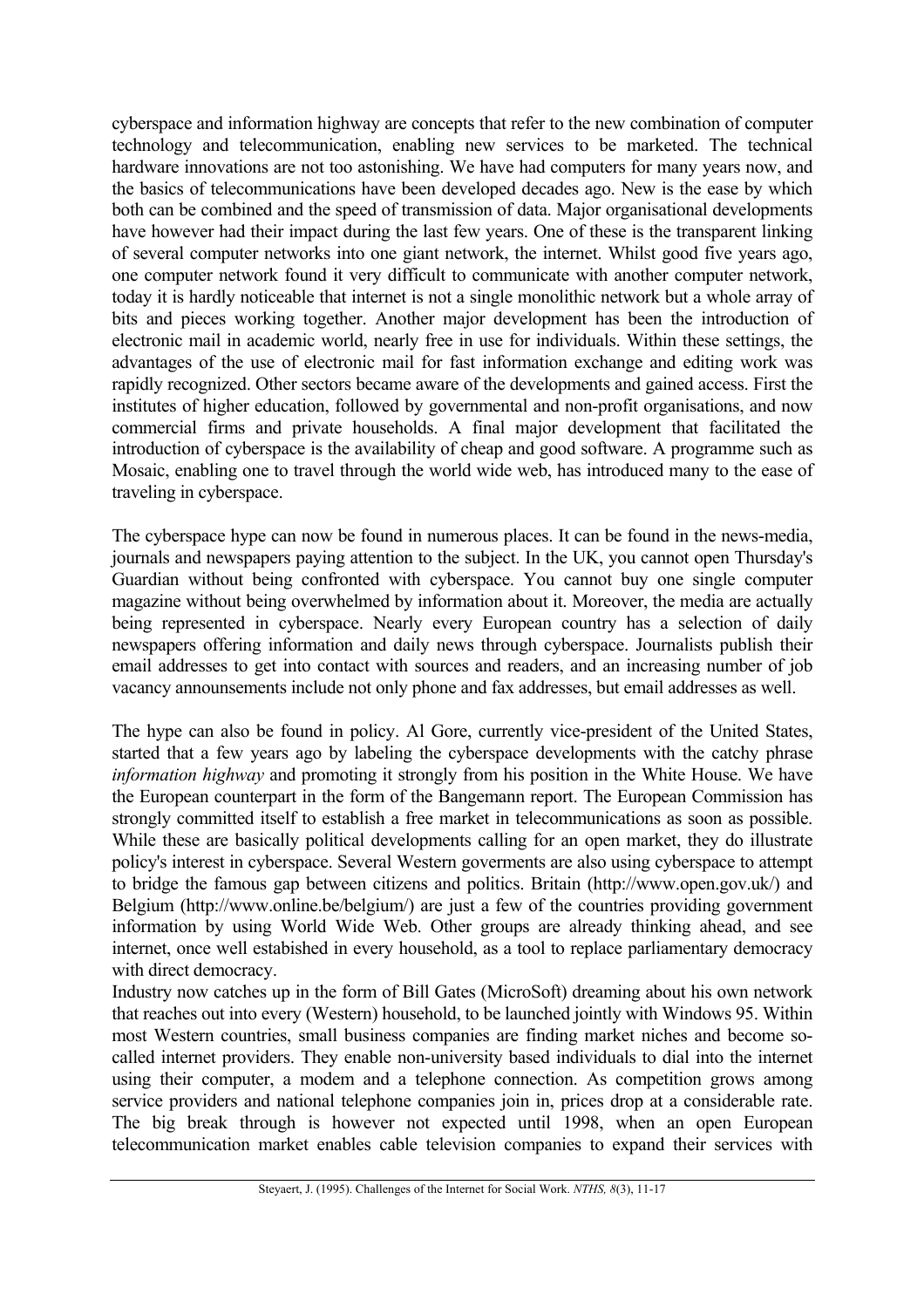telephone services, video-on-demand and computer networking.

Cyberspace all started in the academic world with a small number of universities and a small number of users, parallel with hobbyists working on small and often unreliable networks such as FIDOnet. It has moved far beyond that now with an ever increasing number of applications and an increasing number of users. It's a relatively safe prediction to state that in a few years, fa machines will only be used for the odd document or for communications with third world countries, as once was the status of the telex shortly after the introduction of the fa.

Apart from the growth in applications and users, it is noteworthy to mention the speed of the growth, which is unrivalled by previous innovations in Western society.

# **Cyberspace is likely to be more than a hype**

Although cyberspace is definitely the current computer hype, it is very likely to be more than that. There are a few significant differences between cyberspace and the other, short-lived hypes previously mentioned. These differences make cyberspace more likely in becoming part of our lives. For one reason, cyberspace is basically low technology. It involves a number of cables, a copy of already existing shareware software and one is ready to step into cyberspace. For this reason, it is likely to attract far more people than any other high technology issue, such as artificial intelligence. For another reason, cyberspace is low costs but high profits. It is low costs because the infrastructure is minimal and the cost of one unit (receiving or sending a message) is trivial. American electronic discussion lists often see messages with phrases similar to 'here's my 0.2 \$ contribution to this discussion....', illustrating the low costs. However, the profits are expected to be high because those many small units at trivial costs add up to an enormous market. While computer manufacturers struggle to survive in a highly competitive market, telecommunication companies flourish.

Present and future stakeholders in the developments are telephone companies (telephone machines and enourmous volume of calls), computer manufacturers (computers, modems and software), cable television companies (numerous calls and internet access provision) and publishers (providing information). All are expanding their exiting services into cyberspace with new products that can be labeled value added network services. These may well become decisive competitive arguments in the battle for the customer's favour. .

### **Cyberspace: numerous applications**

The current hype around cyberspace is substantiated by the existing internet as well as the prospects of many more new applications. Internet is currently the best example of what cyberspace communication can become. As a network interlinking thousand of computers and millions of users, it enables a set of applications to be used by an ever growing number of people. It's uses include first and foremost the use of electronic mail. Increasingly, business cards not only include names, addresses and telephone/fa numbers but email addresses as well. These take the format of name@place as in J.Steyaert@fz.hse.nl Electronic mail facilitates communications and is overtaking the fa thanks to its ease of use and cheap character. Moreover, one receives messages in electronic format enabling further actions on them. This is particularly useful in editorial processes.

Based on the use of electronic mail, internet consists of numerous discussion lists (listservs) on which persons with similar interests gather to exchange information and ideas. Several of these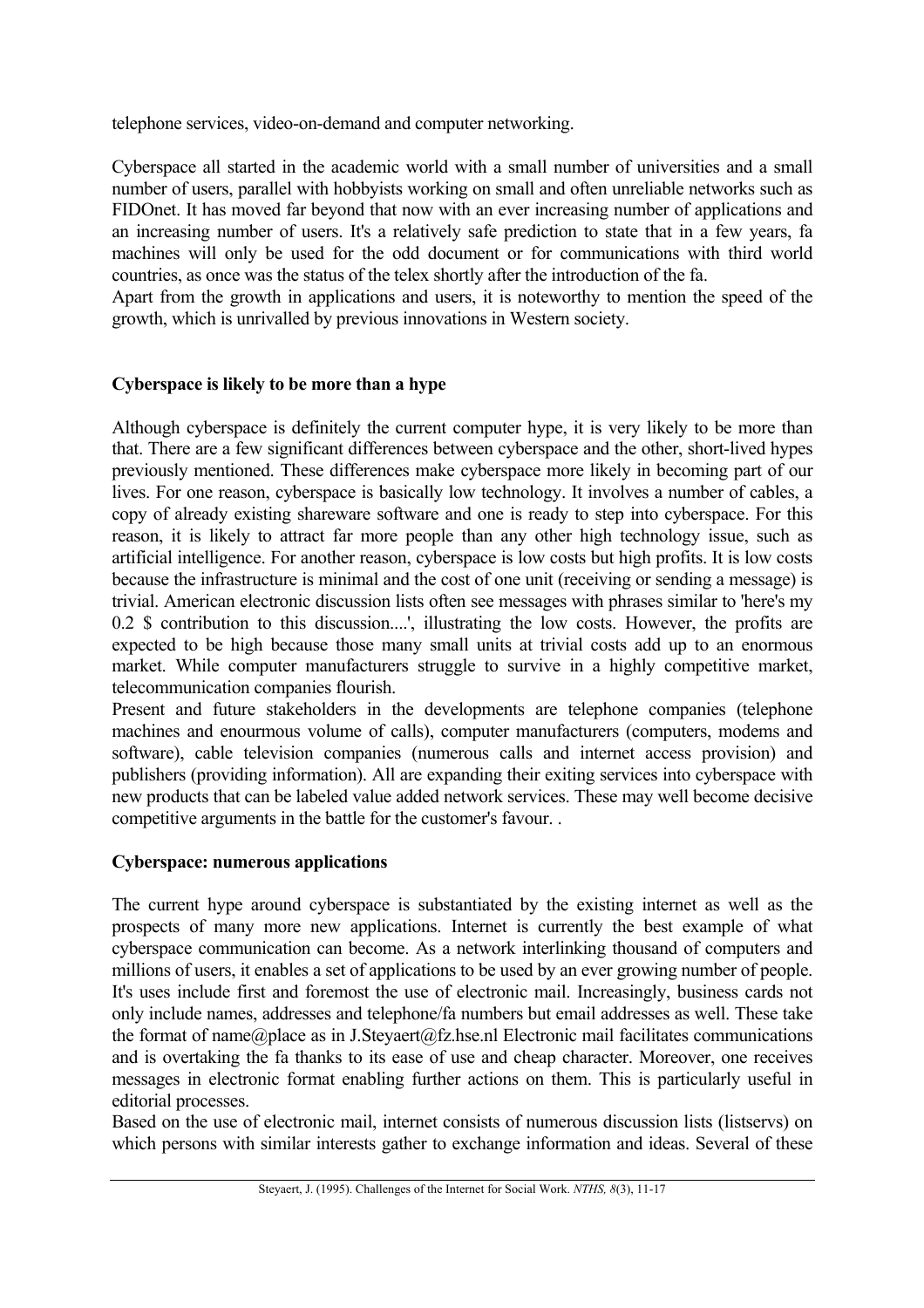are relevant for social work, such as the generic social work list, of special lists on fieldwork, social work students, applied measurement or philosophy science of social work, to name just a few examples. Communications through these discussion lists is characterised not only by its speed, but also by its informal nature. Status of participants hardly play a role in electronic communications and attention to messages is paid for their contents rather than the possible status of their senders. Electronic mail replaces ascribed status with achieved status. Other applications of the electronic mail include electronic journals (cutting into the market of printers and publishers, but reducing the time needed to disseminate information).

Apart from the important applications based on electronic mail, internet includes transfer of text and binary files through the use of ftp (File Transfer Protocol) and remote access to computers through telnet or gopher. The latest and very popular applications of internet if the World Wide Web or WWW. Started in 1990 by Cern in Geneva, its number of information servers numbered lower than a hunderd, until the introduction of the free Mosaic software in the spring of 1993. The number of present information servers is estimated at 20.000, with more than 50 new ones every day. WWW consists of a relatively easy hypertext markup language to edit and lay-out information pages, server software (available for several platforms such as Unix, Dos or Windows) and browser software (available for several platforms, with Mosaic and Netscape being most popular at the moment). Thousands of individuals and organisations provide information on their activities or interests to an anonymous audience of internet users. The most significant feature of the world wide web is that there is no financial benefit to be gained by information providers. There is as yet no electronic cash available to charge users a fee for reading and using information that is provided by WWW sites. Information providers clearly see other benefits in disseminating their data.

Apart from these existing applications of internet, cyberspace is predicted to grow and embrace new, to be developed applications. While developments are rapidly leading to full multimedia capacities of the world wide web, the future applications will include electronic banking, video on demand (experimented with since 1994 in e.g. Berlin and Colchester, London), tele-working (raising several industrial relations issues), tele-shopping and many more. The interests of daily newspapers already being present on the world wide web is oriented towards a possible scenario of electronic newspapers that can be tailored to one's individual information needs, electronically delivered to your electronic address and only including articles that match the information profile you yourself constructed.

# **Cyberspace: advantages and disadvantages**

Cyberspace as we now know it and as it may develop in the coming years has several advantages and disadvantages compared with more traditional ways of communications. The advantages include the already mentioned informal way of communicating and the very interactive and upto-date communications which might endanger professional journals such as this one. A major advantage is also the free access to an incredible amount of information provided by thousands of world wide web sites.

Disadvantages are of a technical and substantial nature. Technical disadvantages presently include the lack of a good search- and reference instrument. Loads of information are available on the internet, but it might take you a while before finding it. The transaction cost of locating a needed piece of information can be substantial. As new search tools are being developed (try http://webcrawler.com/), these transaction costs will diminish (an August 1995 search on the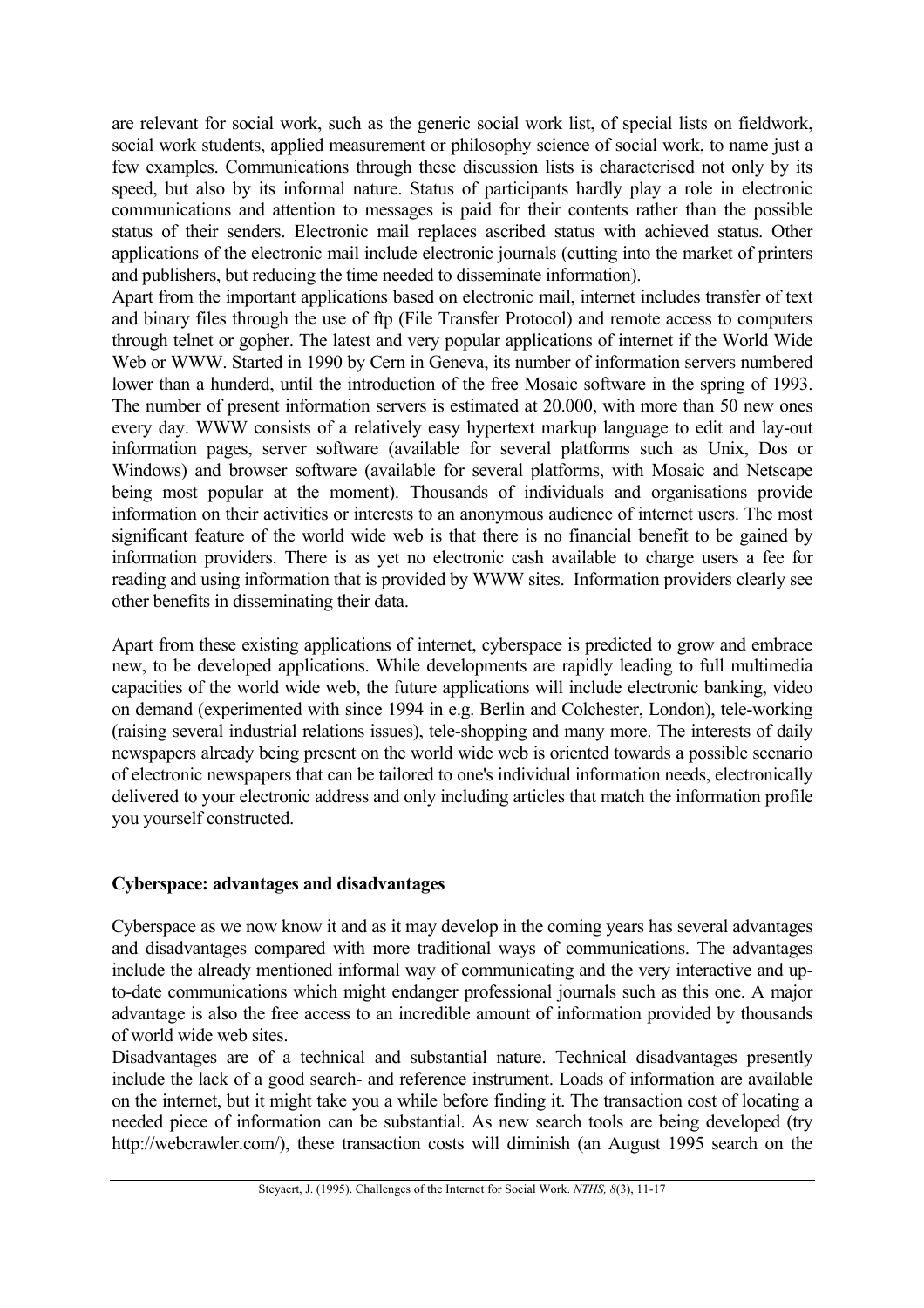keywords *social work* resulted in no less than 6.500 references). Substantial disadvantages of internet and cyberspace include the domination of the Western world both in users and information providers, as well as the domination of English as the main language. This may be a stage in the innovation cycle of new technology, but is certainly a threat for equal opportunities of non-Western countries and non-English speaking persons.

Another major disadvantage of internet, already mentioned as an advantage as well, is the informal nature of communications. Because every individual is free to provide information through internet, either by sending electronic message to discussion lists or by providing information through the world wide web, classical quality control mechanisms such as editors, refereeing and publishers are by-passed. This implies that each user is faced with the task to assess the quality and reliability of the information on its own. While availability of information might have been a quality guarantee, it is no longer on the internet. It's no longer because information is available that any claim can be made that the date are correct and up to date. The rare examples of refereed electronic journals on the internet do not change this overall characteristic.

A final significant disadvantage of the internet is the concern regarding privacy and copyright. What happens if you participate in an electronic discussion list and raise some of your ideas, only to find them in a publication by a different person some time afterwards. The privacy issue not only includes the concern that messages you might receive or send are not read by other people than those they were intended for, but also the danger someone might distribute opinions or information in your name. Only recently, the discussion list SOCWORK distributed a message signed by Hilary Clinton originating from the address Bitch@whitehouse.gov. While the address and the contents of this message made it clear to most readers that is was not genuine, the possibility of hackers distributing mail in other's name is a concern.

| Received: from hermes.hse.nl [145.85.2.2] by EMail.fz.hse.nl                                                                                       |
|----------------------------------------------------------------------------------------------------------------------------------------------------|
| Received: from hearn.nic.surfnet.nl by hermes.hse.nl (AIX 3.2/UCB 5.64/4.04)                                                                       |
| id AA08214; Thu, 8 Jun 1995 20:38:48 +0200                                                                                                         |
| Received: from HEARN.NIC.SURFNET.NL by HEARN.nic.SURFnet.nl (IBM VM SMTP V2R2)                                                                     |
| with BSMTP id 2228; Thu, 08 Jun 95 20:35:58 +0200                                                                                                  |
| Received: from NIC.SURFNET.NL (NJE origin LISTSERV@HEARN) by HEARN.NIC.SURFNET.NL (LMail V1.2a/1.8a) with BSMTP id 6191; Thu, 8                    |
| Jun 1995 20:35:58 +0200                                                                                                                            |
| Received: from UAFSYSB.UARK.EDU by UAFSYSB.UARK.EDU (LISTSERV-TCP/IP release                                                                       |
| 1.8b) with spool id 6732 for SOCWORK@UAFSYSB.UARK.EDU; Thu, 8 Jun                                                                                  |
| 1995 12:27:52 -0500                                                                                                                                |
| Received: from UAFSYSB (NJE origin SMTP@UAFSYSB) by UAFSYSB UARK EDU (LMail                                                                        |
| V1.2a/1.8a) with BSMTP id 7498; Thu, 8 Jun 1995 12:27:51 -0500                                                                                     |
| Received: from prod1.satelnet.org by UAFSYSB.UARK.EDU (IBM VM SMTP V2R2) with                                                                      |
| TCP; Thu, 08 Jun 95 12:27:48 CDT                                                                                                                   |
| Received: by prod1.satelnet.org; (5.65/1.1.8.2/04Mar95-0901AM) id AA20216; Thu,                                                                    |
| 8 Jun 1995 13:33:33 -0400                                                                                                                          |
| Message-Id: <9506081733.AA20216@prod1.satelnet.org>                                                                                                |
| Thu, 8 Jun 1995 13:33:33 -0400<br>Date:                                                                                                            |
| Reply-To: Hillary Clinton<br><br>bitch@WHITEHOUSE.GOV>                                                                                             |
| Sender: Social Work Discussion List <socwork@uafsysb.uark.edu></socwork@uafsysb.uark.edu>                                                          |
| From: Hillary Clinton<br><br>bitch@WHITEHOUSE.GOV>                                                                                                 |
| Clinton Defense Fund<br>Subject:                                                                                                                   |
| To: Multiple recipients of list SOCWORK <socwork@uafsysb.uark.edu></socwork@uafsysb.uark.edu>                                                      |
|                                                                                                                                                    |
| Dear friends,                                                                                                                                      |
| I am writing to you because you are government workers and you know how important government jobs are. I am asking for your help so Bill and I can |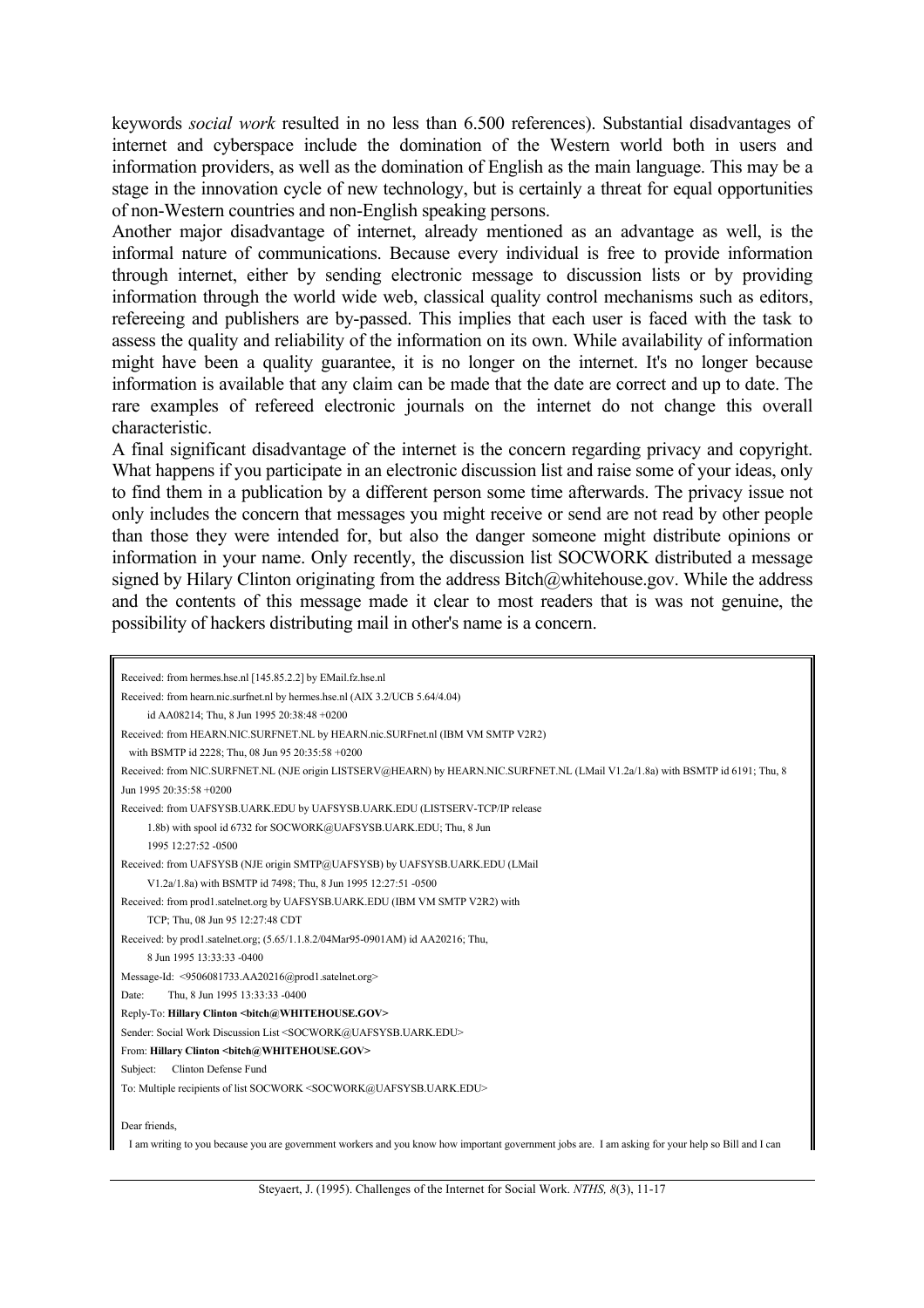| keep our cushy government jobs.<br>The Whitewater prosecuter just indited Arkansas Gov. Jim Guy Tucker. He's getting closer to us every day. If he gets us who will stick up for the welfare<br>state and govt. workers? Please send a generous contribution today.<br>Hillary Rodham-Clinton (worlds smartest woman) |
|-----------------------------------------------------------------------------------------------------------------------------------------------------------------------------------------------------------------------------------------------------------------------------------------------------------------------|
| Received: from hermes.hse.nl [145.85.2.2] by EMail.fz.hse.nl                                                                                                                                                                                                                                                          |
| Received: from hearn.nic.surfnet.nl by hermes.hse.nl (AIX 3.2/UCB 5.64/4.04)                                                                                                                                                                                                                                          |
| id AA08420; Sun, 11 Jun 1995 01:44:11 +0200                                                                                                                                                                                                                                                                           |
| Received: from HEARN.NIC.SURFNET.NL by HEARN.nic.SURFnet.nl (IBM VM SMTP V2R2)                                                                                                                                                                                                                                        |
| with BSMTP id 3810; Sun, 11 Jun 95 01:41:19 +0200                                                                                                                                                                                                                                                                     |
| Received: from NIC.SURFNET.NL (NJE origin LISTSERV@HEARN) by HEARN.NIC.SURFNET.NL (LMail V1.2a/1.8a) with BSMTP id 6162; Sun, 11                                                                                                                                                                                      |
| Jun 1995 01:41:20 +0200                                                                                                                                                                                                                                                                                               |
| Received: from UAFSYSB.UARK.EDU by UAFSYSB.UARK.EDU (LISTSERV-TCP/IP release                                                                                                                                                                                                                                          |
| 1.8b) with spool id 6570 for SOCWORK@UAFSYSB.UARK.EDU; Sat, 10 Jun                                                                                                                                                                                                                                                    |
| 1995 18:33:39 -0500                                                                                                                                                                                                                                                                                                   |
| Received: from UAFSYSB (NJE origin SMTPBULK@UAFSYSB) by UAFSYSB UARK EDU (LMail                                                                                                                                                                                                                                       |
| V1.2a/1.8a) with BSMTP id 4853; Sat, 10 Jun 1995 18:33:39 -0500                                                                                                                                                                                                                                                       |
| Received: from prod1.satelnet.org by UAFSYSB.UARK.EDU (IBM VM SMTP V2R2) with                                                                                                                                                                                                                                         |
| TCP; Sat, 10 Jun 95 18:33:33 CDT                                                                                                                                                                                                                                                                                      |
| Received: by prod1.satelnet.org; (5.65/1.1.8.2/04Mar95-0901AM) id AA05378; Sat,                                                                                                                                                                                                                                       |
| 10 Jun 1995 19:39:26 -0400                                                                                                                                                                                                                                                                                            |
| Message-Id: <9506102339.AA05378@prod1.satelnet.org>                                                                                                                                                                                                                                                                   |
| Sat, 10 Jun 1995 19:39:26 -0400<br>Date:                                                                                                                                                                                                                                                                              |
| Reply-To: Albert Einstein <emc2@smart.old.fart.with.gray.hair.com></emc2@smart.old.fart.with.gray.hair.com>                                                                                                                                                                                                           |
| Sender: Social Work Discussion List <socwork@uafsysb.uark.edu></socwork@uafsysb.uark.edu>                                                                                                                                                                                                                             |
| From: Albert Einstein <emc2@smart.old.fart.with.gray.hair.com></emc2@smart.old.fart.with.gray.hair.com>                                                                                                                                                                                                               |
| Hey---I can fakemail!<br>Subject:                                                                                                                                                                                                                                                                                     |
| To: Multiple recipients of list SOCWORK <socwork@uafsysb.uark.edu></socwork@uafsysb.uark.edu>                                                                                                                                                                                                                         |
| Wow!!!! I can fakemail!!!!!!                                                                                                                                                                                                                                                                                          |

Both messages are examples of mail being distributed to hunderds of persons. In these cases, it is quiet clear the origin indicated in the computer generated part (in bold) of the message is not a real one. However, what happens to messages where fraud is less obvious ?

# **Cyberspace: ENIT***H* **WWW as an example**

ENIT*H* is the acronym of the European Network for Information Technology in Human services. It is an association of individuals and organisations from different European countries who are all concerned as producers, users or academicians with the way information technology is being used in the human services, specifically social work. The aim of the association is to promote the exchange of ideas, projects, information, networking, new developments and research and evaluation in the field of information technology within the social and human services. This aim is worked towards by the publication of books and articles, a quarterly newsletter, the organisation of annual European conferences and participation in the international HUSITA conferences. The newest instrument in the attempt to achieve the above aim is the use of world wide web. Since January 1995, ENIT*H* provides information on the use of information technology in human services through it's WWW-site.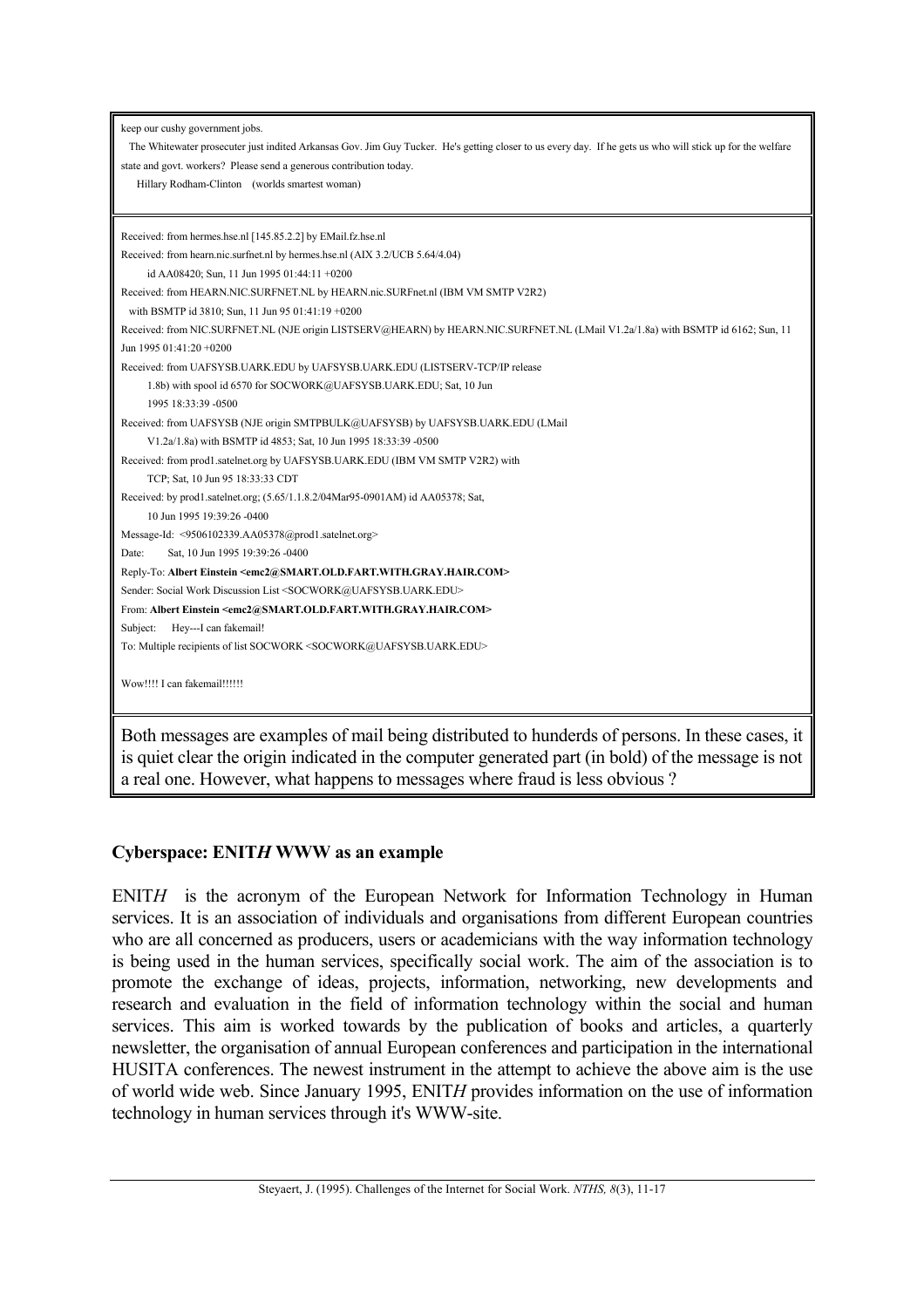## Ann,

figure 1 with the opening ENITH www page could be inserted about here.

## *Contents*

The world wide web information site of ENIT*H* consists of nearly 1.700 'pages' of information, available to all WWW-users worldwide. Everybody having access to WWW technology (through browsers, email or even fax) can link to the ENIT*H* pages at the address http://enithwww.uia.ac.be/enith. The introduction page indicates some of the options and available information. Apart from information on ENIT*H* itself (aims, membership, activities), this wwwsite offers three main features of interest to those who are concerned with the use of information technology in social work. These are a reference page to related cyberspace initiatives, a software directory and a comprehensive indexing and abstracting service.

The first of these features, the *reference page to related social work cyberspace initiatives*, includes links to other known world wide web sites or discussion lists related to the use of computers in social work, social work as such or schools of social work. While the American dominated discussion list SOCWORK has long been the only cyberspace initiative related to social work, it is nowadays difficult to keep track of all new interesting sources of information. No wonder this page is often used.

The second of the interesting feature is a *social work software directory*, based on the directory published in this journal in the previous issue. It lists human service software and describes the main characteristics of well over a hunderd software packages. The notion is that this electronic version of the software directory is maintained more regularly than the paper based version. The aim is also to link the software directory with uploadable demonstration or full-working versions of the programs. Technically, this is fairly easy as illustrated by the available software of Walter Hudson. It however involves getting permission and programs from the software publishers, which is not easy. The ENITH www-pages do already provide a link to the CUSSnet www-site, offering a variety of human service relevant North American shareware software.

Finally, the ENIT*H* www-pages include a comprehensive *indexing and abstracting service*. This includes nearly a thousand references and abstracts to publications on the use of information technology in the human services. It is based on the work done by Don Mabey from Canada, but makes his achievements available to a great many users. It is one of the most interesting parts of the ENIT*H* pages, but also the most difficult to maintain. While technically the whole process is quiet simple, the effort needed to track all literature, make references and write abstracts is quiet considerable. In the coming months, the references will be expanded to include not only English literature, but also Dutch/Flemish and German publications, as well as publications from the Nordic countries.

Ann,

figure 2 with the SWBIB page could be inserted here.

# *Production process*

The production process of information for a www-site is relatively simple. It is similar to other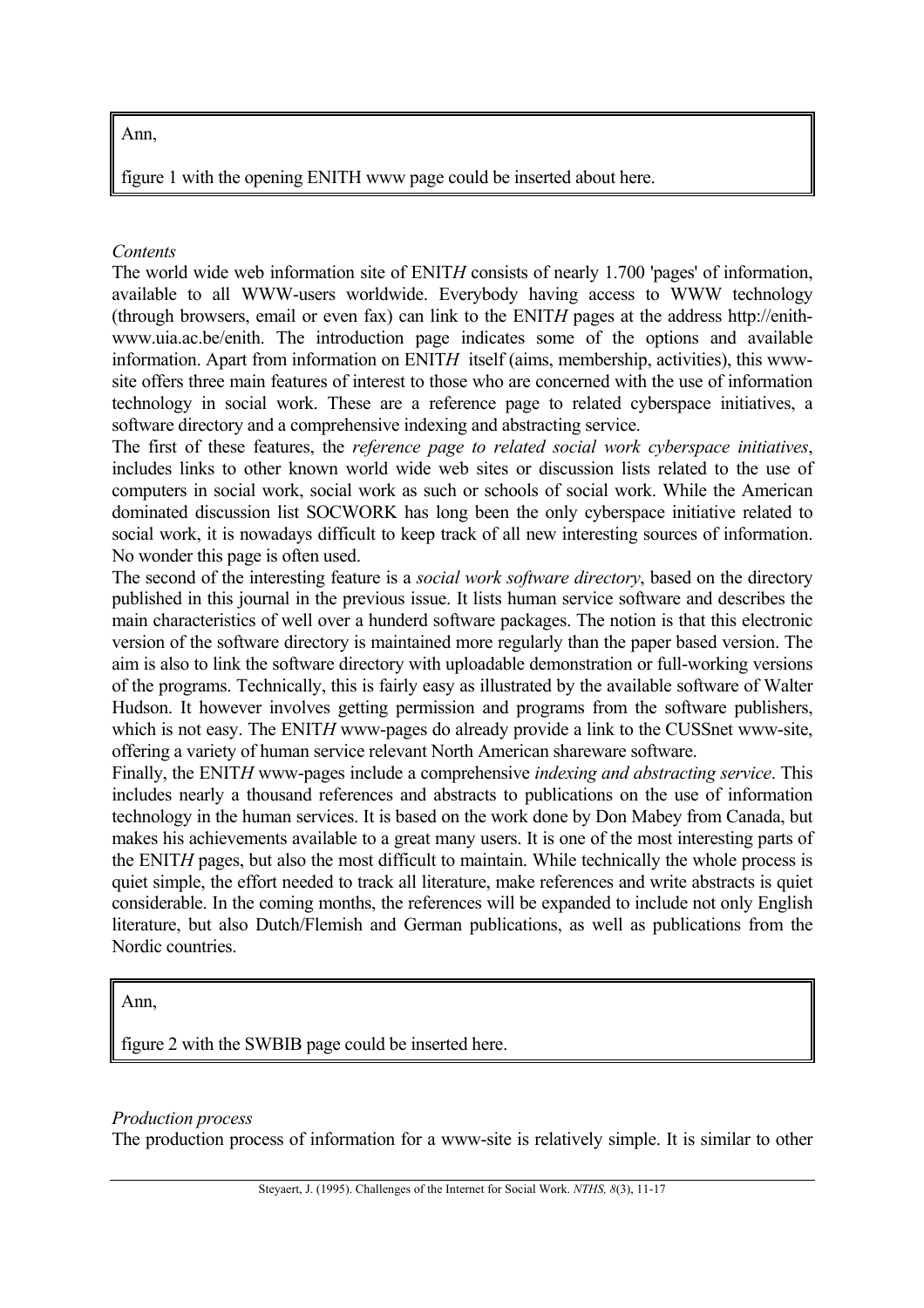hypertext environments in that data needs to be fragmented into small units (called 'pages') and links or references need to be inserted between these pages and relevant pages at other wwwsites. These links show up underlined or in a different colour when a reader retrieves a page, and indicate the possibility to click on the reference to jump to other pages of information. Often this includes jumping to other sites in other countries. Readers however cross national borders without necessarily being aware about it.

The lay-out of the pages can be done by any normal editor. It comes down to inserting codes to indicate title, bold, italic, references, and the like. These codes take the format of  $\langle B \rangle$  and  $\langle B \rangle$ , <I> and </I> (begin/end bold, italic) or similar codes. The editing task is facilitated enourmously now wordprocessors such as WordPerfect and MS-Word include tools to write www-pages, as well as separate editors become freely available.

Overall, the production process is fairly easy and not labour-intensive. The main challenge is to structure the information into a number of pages and to search the world wide web for other relevant sites.

### *Usage*

Is it being used ? This is of course a vital question for a new communication medium that draws attention for it's world wide accessibility and promises new dissemination challenges. The wwwserver software we use for the ENIT*H* world wide web keeps track of usage by maintaining a log file. Each time someone from around the world retrieves a page from the www site, a line is added to the log file. In it, the date and time are noted, as well as the address of the computer retrieving the information and the name of the retrieved page. The identification of the user can normally not be deduced from the machine address, but country can.

Between the start of the ENIT*H* www on 20th of January 1995 and the analysis for this article on 25th of July, 11.224 entries were made in the log file. Of these, 1656 originated from the developer's computer and cannot be considered usage in the real sense. This leaves of 9568 retrieved pages.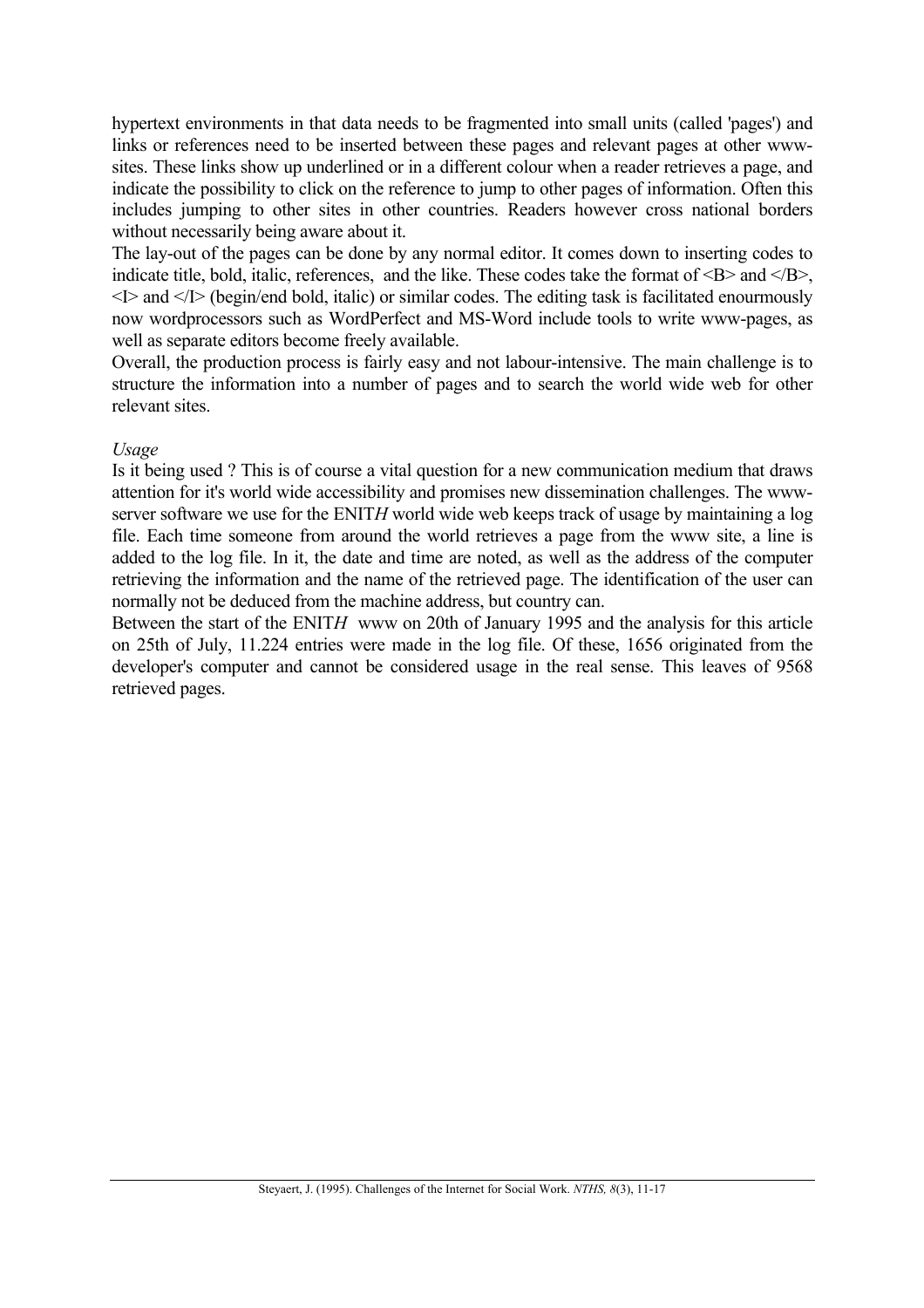These were retrieved by a total of 976 different computers, mostly from European countries or North America with a few users in Australia and New Zealand. How many real life persons this figure represents is difficult to estimate. One computer can be used by more than one person, but similarly one person might use more than one computer during the 6 months of analysis. The figure of 976 origins of requests needs to be seen in perspective however, as only from 218 computers requests came for 10 pages or more. It is probably safe to consider computers requesting fewer than 10 pages cases of 'web surfers' or users who are only browsing through the information without actually using it. Conclusion is that the information has been retrieved from 218 computers for substantial use. Stated in non-technical language, 218 users have read our published information while another 758 users browsed through our pages. Compared to the two leading journals in this field (*New Technology in the Human Services* and *Computers in Human Services*), this is probably not too bad. One can only guess how many of these journals' copies are browsed through or actually read.

Finally, it is to be expected that usage will increase as more schools of social work and social service agencies gain access to the world wide web and the existence of this site becomes more known to potential users.



## **Challenges and threats for social work**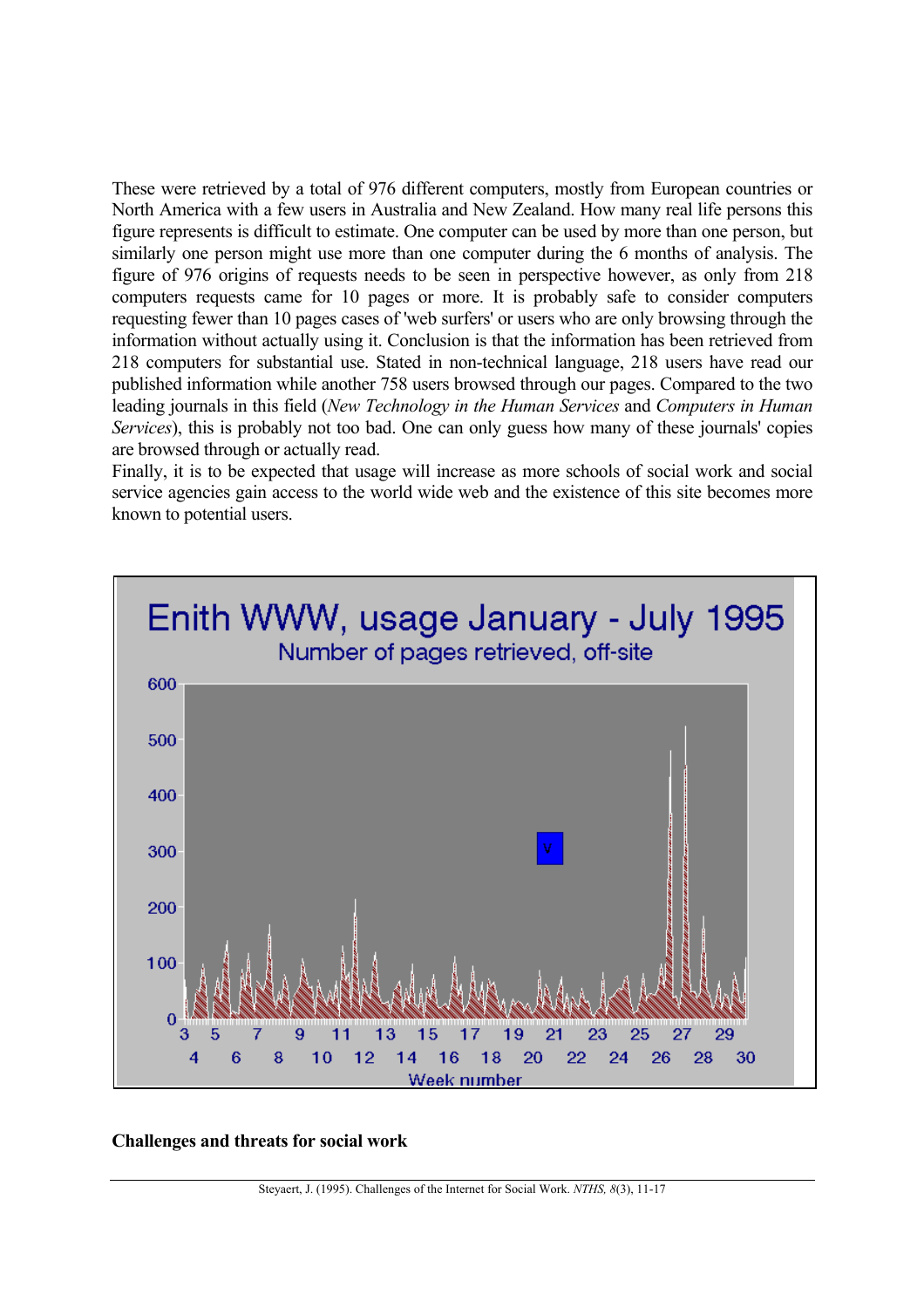The increased capacity of information provision that comes with the several instruments of internet offers both challenges and threats for social work. While access is currently limited to educational organisations and the odd service organisation, it is likely to increase and expand to all citizens once the competition between telephone and cable television companies starts seriously. One can already envisage a situation where citizens can access internet through their television set (as already done in one part of the Netherlands), thus creating a situation similar to France's Minitel, only on a more user-friendly and global scale. Such a situation would increase the importance of cyberspace developments for service providers and social work educators.

For social service providers, cyberspace challenges can take different formats. While many of these service providers now provide community information through leaflets or automated systems (as e.g. happens through public libraries in Flanders and the Netherlands), they can look forward to an easy technology to provide their information directly into the home of every citizen, thereby expanding their audience significantly. One can also think about the establishment of electronic offices through cyberspace. This is being experimented with through the use of 'information pillars' in public places. However, there is no reason not to open these electronic offices directly from homes. In this sense, a major challenge may be awaiting citizen advice bureaux and other information and referral agencies. In the Netherlands, several cities have already established an 'electronic city' in which citizens and tourists can wander around to collect information on culture as well as social services.

In the light of the international development from service provision in kind towards service provision in cash (as in care management in the UK or the personal budgets in the Netherlands), a major cyberspace application might be developed around welfare benefit calculation systems. While these now take the form of software programs operated by social service professionals, these also could be made available through cyberspace and become accessible for every household with a simple television set. The empowerment this gives to clients and citizens could be overwhelming. See http://www.ferrit.com/ for a first worldwide example of this.

In the area of disabled and elderly, several European regions are experimenting with new alarm and remote monitoring systems, making use of cyberspace developments.

For the social work educator, as well as all other educator, the current internet and cyberspace developments open up important challenges regarding the use of distance learning and offers an excellent multimedia platform. One course organised last year on the internet drew as many as 80.000 participants. There is no longer a need to have both the educator and the student in the same room, let alone in the same country.

One will also have to pay attention to the new methods of gathering information for one's profession. While traditional methods of library and colleagues will keep on existing, new methods such as electronic discussion lists or thematic www-sites can become a efficient and effective alternative. As indicated earlier, the communication of knowledge through these media is characterised by its informal and interactive nature. Thereby being more close to person-toperson communication, these media may well fit better with learning styles of human service professionals.

Threats coming from cyberspace developments come from the questionable privacy of information users and providers on the internet, as well as from the extreme democratic nature of cyberspace. Everyone is free to supply any information he or she seems fit, and no quality control whatsoever is available. This increases the need for users to make their own assessment about the quality of the provided information. While this was not an easy task with traditional knowledge dissemination through publications and conferences, it might prove unfeasible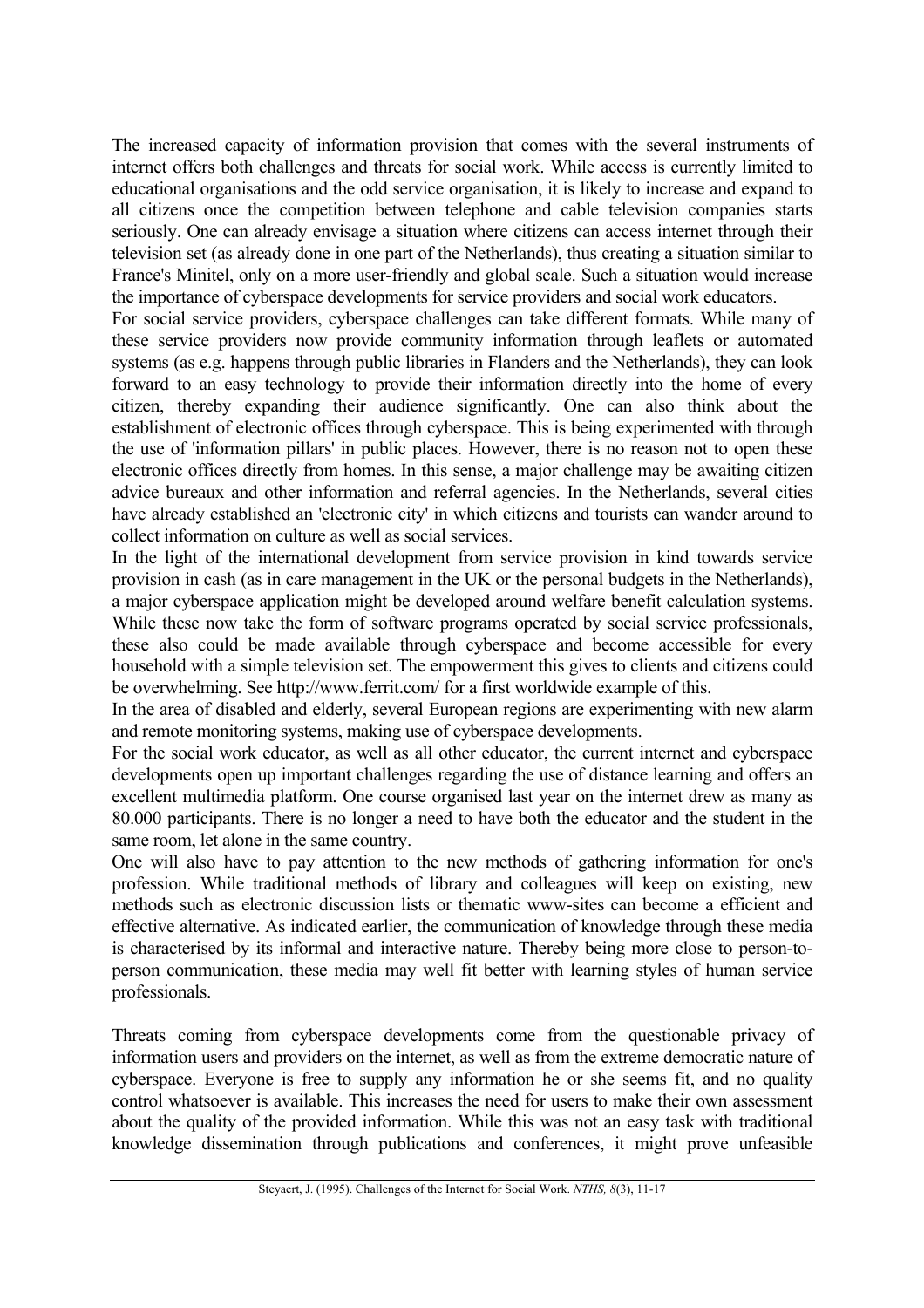through cyberspace.

## **Conclusion**

Conclusions regarding cyberspace and its possible use by social work necessarily need to be temporarily. Current state of affairs could not have been envisaged a year ago, and who knows what next year might bring. Still, it is relatively safe to conclude that cyberspace is here to stay and will become an integrated part of our daily living very soon. As this becomes true, the number of applications in this area will grow and complement or replace traditional ways of disseminating information. This growing number of applications offers several challenges, as well as threats for the social work profession and social service provision.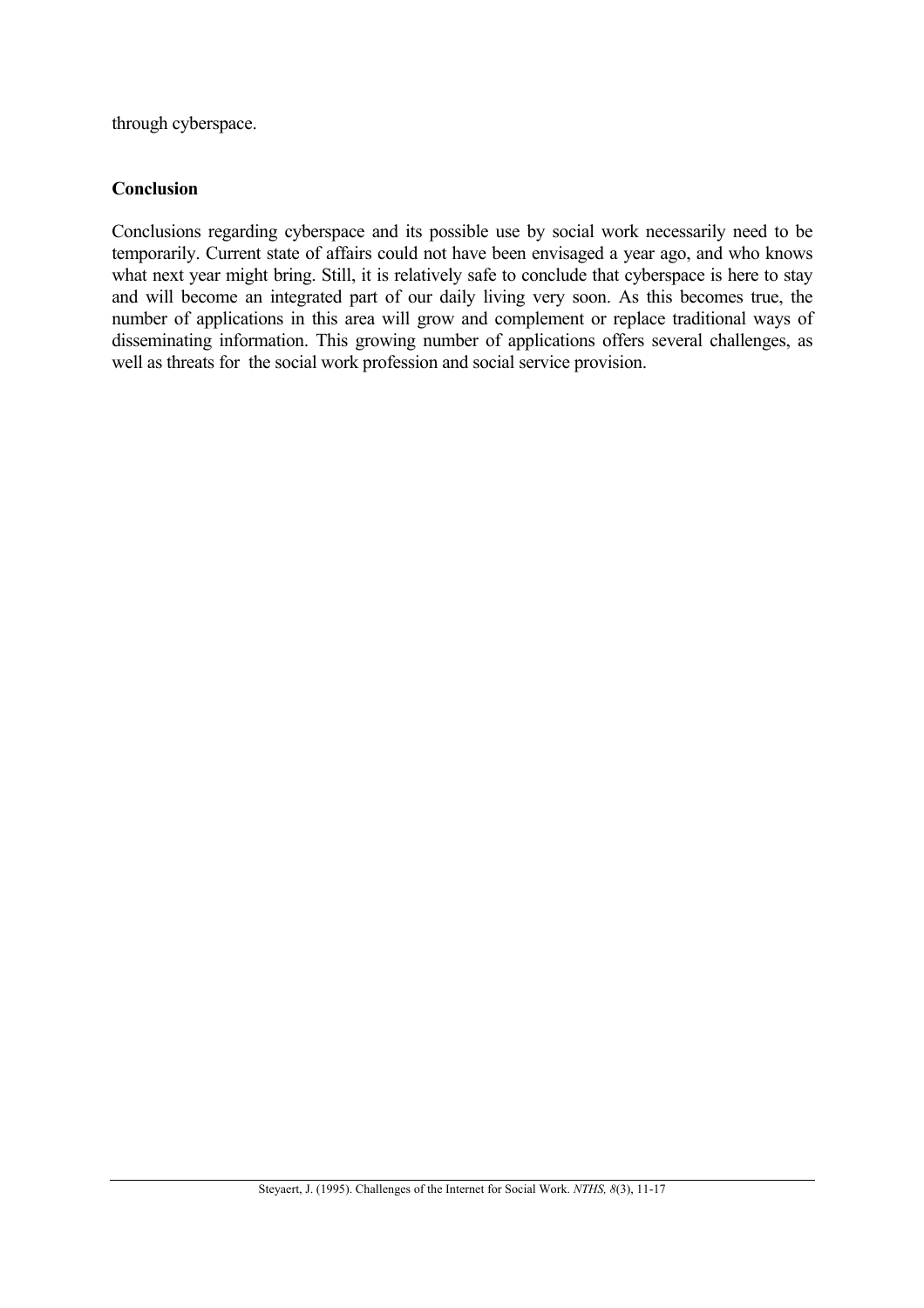| <b>ENITH</b>                                                                                                                                                                                                                                                                                                                                                                                                                                                                                                                                                                                                                     |      |
|----------------------------------------------------------------------------------------------------------------------------------------------------------------------------------------------------------------------------------------------------------------------------------------------------------------------------------------------------------------------------------------------------------------------------------------------------------------------------------------------------------------------------------------------------------------------------------------------------------------------------------|------|
| <b>Bookmarks</b><br>View<br>File<br>Edit<br>Go<br>Options<br>Directory                                                                                                                                                                                                                                                                                                                                                                                                                                                                                                                                                           | Help |
| 黜<br>繭<br>ĤЭ                                                                                                                                                                                                                                                                                                                                                                                                                                                                                                                                                                                                                     |      |
| http://enith-www.uia.ac.be/<br>Go to:                                                                                                                                                                                                                                                                                                                                                                                                                                                                                                                                                                                            |      |
| <b>ENITH</b><br><b>European Network for Information Technology in</b><br><b>Human Services</b>                                                                                                                                                                                                                                                                                                                                                                                                                                                                                                                                   |      |
| ENITH brings together individuals and organisations working in the area of information technology in human<br>services. We are an association based on membership and not a commercial one! We have several goals. In order<br>to pursue these, we organise(d) a number of activities and are involved in numerous publications and projects.<br>There are other organisations with similar goals. We mention and describe them here. With some of them, ENITH<br>has close relations. With all of them, we have good working relations.<br>There are also a number of related cyberspace initiatives you might like to explore. |      |
| What's new on this WWW? Details on the next conference are now available !<br>We now have 1.692 pages of data. Latest update was 21 April 1995. Statistics on off-site use are available.                                                                                                                                                                                                                                                                                                                                                                                                                                        |      |
| We try hard to keep this WWW up to date and interesting for you. If you have any suggestions on how to<br>$\frac{1}{2}$ interest $\frac{1}{2}$ and $\frac{1}{2}$ are the second base them. You can a mail us at enith Gineuze use as he                                                                                                                                                                                                                                                                                                                                                                                          |      |
| 工资                                                                                                                                                                                                                                                                                                                                                                                                                                                                                                                                                                                                                               |      |